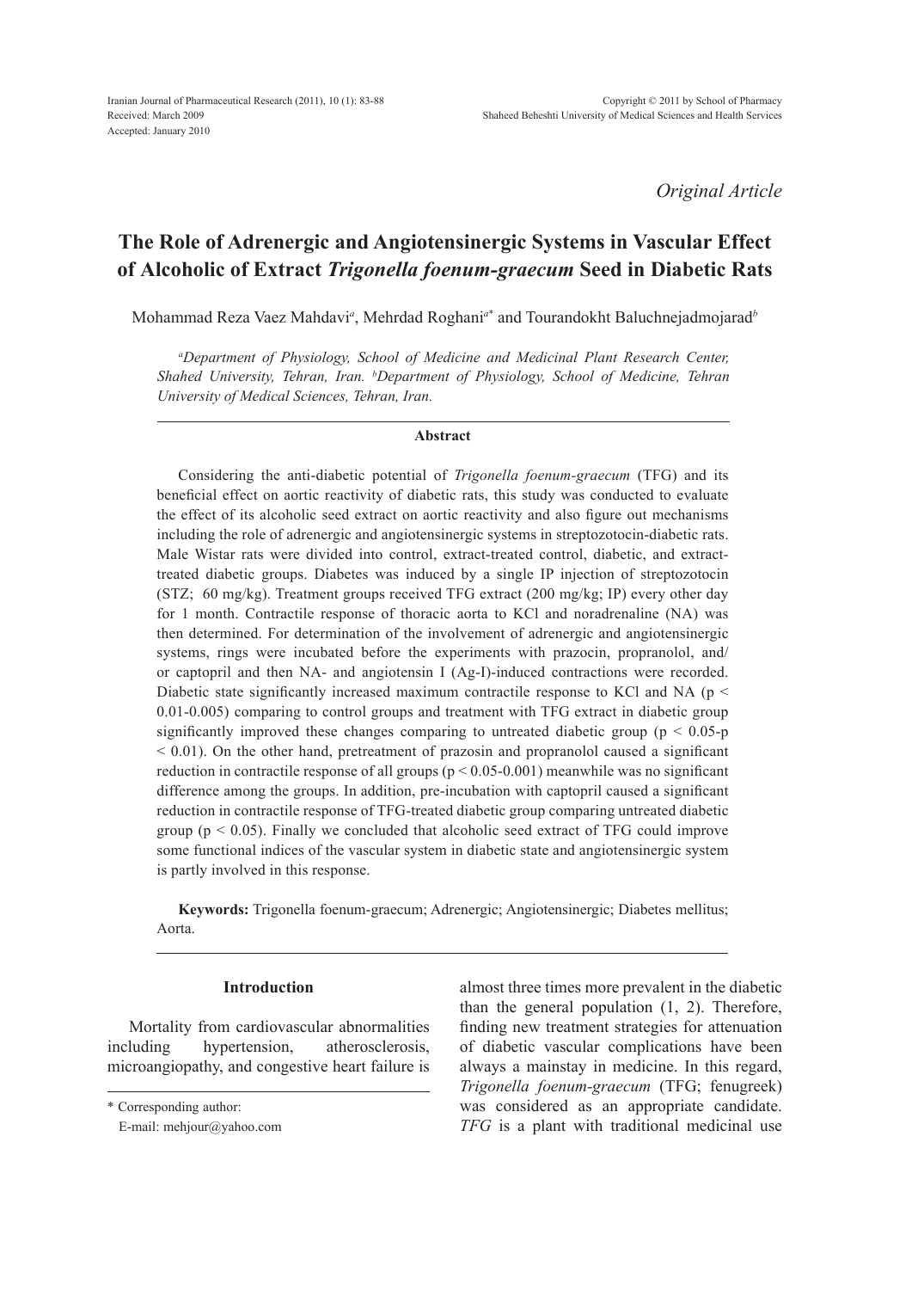in diabetes. Beneficial effects have so far been demonstrated in diabetic animals and in both insulin and non-insulin-dependent diabetic subjects (3). Hypoglycemic and antihyperglycemic effects of fenugreek seed (4) and its aqueous leaf extract (5) have previously been reported in experimentally induced diabetes rats. In addition, endothelium-dependent attenuating effect of this plant in aortic rings from diabetic rats has already been reported (6). Besides, endothelium-dependent and relaxant effect from alcoholic extract of fenugreek were also proven (7). Therefore, the present study was carried out to evaluate the role of adrenergic and angiotensinergic systems for their beneficial effects on vascular reactivity of thoracic aorta of STZ-diabetic rats.

# **Experimental**

#### *Preparation of TFG extract*

Fenugreek seed was obtained from local grocery (Tehran) in June, and was systemically identified at the Department of Botany of Shaheed Beheshti University (Voucher number: 2005-46). Then, seeds were washed, dried under shade at room temperature, and finely powdered with a grinder. Thereafter, 100 g of powder was suspended in 1: l of methanol for 48 h in dark (percolation method). The extract was then filtered and concentrated to obtain the solid residue which was and refrigerated until further use. The yield of this process was 19.5% (w/ w). Fenugreek extract of lower concentrations of Fenugreek extract were prepared by dilution of the stock with cold and sterile 0.9% saline solution.

# *Animal experiments*

Male albino Wistar rats (Pasteur's institute, Tehran, Iran) weighing 245-285 g (10-12 weeks old) were housed in an air-conditioned colony room at  $23 \pm 1$  °C and supplied with standard pellet diet and tap water ad libitum. Procedures involving animals and their care were conducted in conformity with NIH guidelines for the care and use of laboratory animals.

The animals  $(n = 30)$  were randomly divided into four experimental groups: vehicle-treated control (VC,  $n = 7$ ), extract-treated control (EC,  $n = 7$ ), vehicle-treated diabetic (VD,  $n = 7$ ), and extract-treated diabetic (ED,  $n = 9$ ). Diabetes was induced by a single intraperitoneal injection of streptozotocin (STZ, 60 mg/Kg dissolved in cold 0.9% saline) immediately before test. Control and extract-treated control animals received normal saline solution and alcoholic extract of fenugreek extract (200 mg/Kg, IP) respectively. This dose was chosen on the basis of our pilot dose-response studies. The extract was administered one other day to extracttreated diabetic animals from day 3 after diabetes induction. Serum glucose level and body weight were measured one week before and also four weeks after the experiment. Diabetes was verified by a non-fasting serum glucose level higher than 250 mg/dL using glucose oxidation method (glucose oxidase kit, Zistchimie, Tehran, Iran). All of the abovementioned were treatments continued for one month.

#### *Experimental procedure*

The routine protocol was applied as described before (8-9). Briefly, after being anesthetized, descending thoracic aorta of the animal was carefully excised and placed in a petri dish filled with cold Krebs solution containing (in mM): NaCl 118.5, KCl 4.74, CaCl<sub>2</sub> 2.5, MgSO<sub>4</sub> 1.18,  $KH_2PO_4$  1.18, NaHCO<sub>3</sub> 24.9, and glucose 10.0 (8). The aorta was then cleaned of excess connective tissue and fat and cut into rings of approximately 4 mm in length. One ring of each pair was left intact, and in the other ring, endothelium was mechanically removed by gently rotating it on a glass micropipette. Aortic rings were suspended between the bases of two triangular-shaped wires. One wire was attached to a fixed tissue support in a 50 mL isolated tissue bath containing Krebs solution (pH 7.4) maintained at 37°C and continuously aerated with a mixture of 5%  $CO_2$  and 5%  $O_2$ . The other end of each wire was attached by a cotton thread to a F60 isometric force transducer, which was connected to A/D board of IBM-compatible computer. Recording and analysis of data was performed using the software Physiograph I (Behineh Arman Co., Tehran, Iran). The rings were allowed to equilibrate for 60 min under a resting tension of 2 g before experiments were begun. During equilibration period, the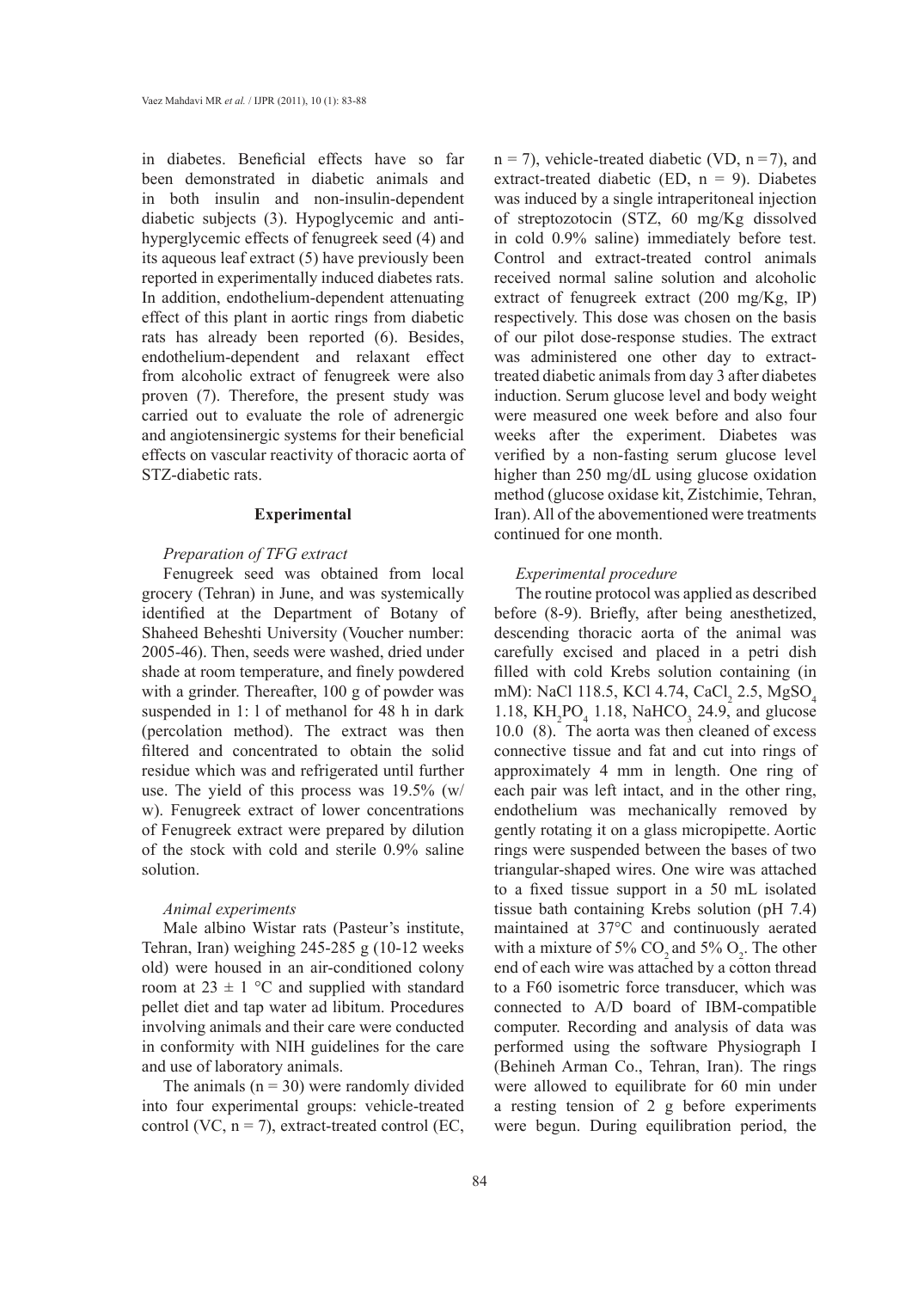|                 | Body weight (g)   |                   | Serum glucose (mg/dl) |                      |
|-----------------|-------------------|-------------------|-----------------------|----------------------|
|                 | <b>Before</b>     | After             | <b>Before</b>         | After                |
| $Control*$      | $268.3 \pm 4.9*$  | $279.6 \pm 5.5$   | $138.7 \pm 4.8$ **    | $141.3 \pm 4.6^*$    |
| $Control + TFG$ | $271.6 \pm 4.8^*$ | $254.3 \pm 5.1$   | $136.2 \pm 5.4*$      | $117.2 \pm 5.9^*$    |
| Diabetic*       | $274.3 \pm 6.4*$  | $219.8 \pm 4.9**$ | $142.3 \pm 4.9*$      | $389.1 \pm 13.7$ *** |
| Diabetic + TFG  | $256.5 \pm 5.2^*$ | $237.2 \pm 5.2$   | $151.7 \pm 4.1$       | $243.2 \pm 10.6$ **# |

**Table 1.** Body weight and serum glucose level of control, diabetic, and TFG extract-treated diabetic rats.

\* p < 0.05, \*\* p < 0.005, \*\*\* p < 0.001 (In comparison with control group)

 $# p < 0.01$  (In comparison with diabetic group)

rings were washed every 30 min. Successful removal of the endothelium was confirmed by loss of acetylcholine (10<sup>-5</sup> M)-induced relaxation in preconstricted rings by NA  $(10^{-6}$  M). Concentration-response curves were obtained with KCl and thereafter with NA in aortic rings with or without endothelium. In this regard, KCl  $(10-50 \text{ mM})$  and NA  $(10^{-9}-10^{-4} \text{ M})$  were added in a cumulative manner until a maximum response was achieved.

To determine the involvement of adrenergic and angiotensinergic systems, rings were incubated 1 min before the experiments with *α*1-adrenoceptor blocker, prazosin (10 nM) and *β*-adrenoceptor blocker propranolol (10 nM) and then contractile response to NA at a submaximal concentration (1  $\mu$ M) were carried out. Meanwhile, some rings were incubated 5 min before the experiment with angiotensinconverting enzyme inhibitor captopril (10  $\mu$ M) and then angiotensin I (100 nM)-induced contraction was recorded.

After each experiment, aortic rings were dried at 45°C for 5 min, weighed, and cross-sectional area (CSA) were calculated using the following formula: Cross-sectional area  $(mm^2)$  = weight  $(mg) \times$  [length  $(mm) \times$  density  $(mg/mm^3)$ ]<sup>-1</sup>. The density of the preparations was assumed to be  $1.05$  mg/mm<sup>3</sup> (10).

# *Drugs and chemicals*

Noradrenaline, acetylcholine-HCl, prazosin, and SNP were purchased from Sigma Chemical (St. Louis, Mo., USA). Streptozotocin was obtained from Pharmacia and Upjohn (USA). All other chemicals were purchased from Merck (Germany) and Temad (Tehran, Iran). STZ was freshly dissolved in 0.9% saline solution. Prazosin was dissolved in DMSO.

*Data and statistical analysis*

All values were given as means  $\pm$  SEM. Contractile responses to NA, KCl, and Ag I were expressed as grams of tension per crosssectional area of tissue. Statistical analysis was carried out using student's paired t-test and oneway analysis of variance (ANOVA) followed by Tukey post-hoc test. A statistical p-value less than 0.05 was considered significant.

## **Results**

Body weight and serum glucose level were measured before and 4 weeks after the experiment (Table 1). After one month, the body weight of the diabetic rats were found to be significantly decreased comparing to one week before the start of experiment ( $p < 0.05$ ). Diabetic rats also showed significant elevated serum glucose level ( $p < 0.001$ ). Treatment of diabetic rats with alcoholic extract of fenugreek (200 mg/ kg) caused a significant lower glucose serum level  $(p < 0.01)$  and a non-significant higher body weight in extract-treated diabetic rats as compared to diabetic group. Furthermore, there was a significant reduction in cross-sectional area of aortic rings in diabetic group ( $p < 0.05$ ) and extract-treated diabetic group did not show any significant improvement (data not shown).

Cumulative addition of KCl (10-50 mM) and NA (10<sup>-9</sup>-10<sup>-4</sup> M) to the organ bath resulted in concentration-dependent contractions in aortas of all groups (Figure 1). The contractile responses to KCl at concentrations higher than 20 mM in diabetic rats were found to be significantly higher than control rats and treatment of diabetic rats with TFG extract caused a significant reduction in contractile response to KCl at a concentration of 50 mM. The calculated, EC50 for this response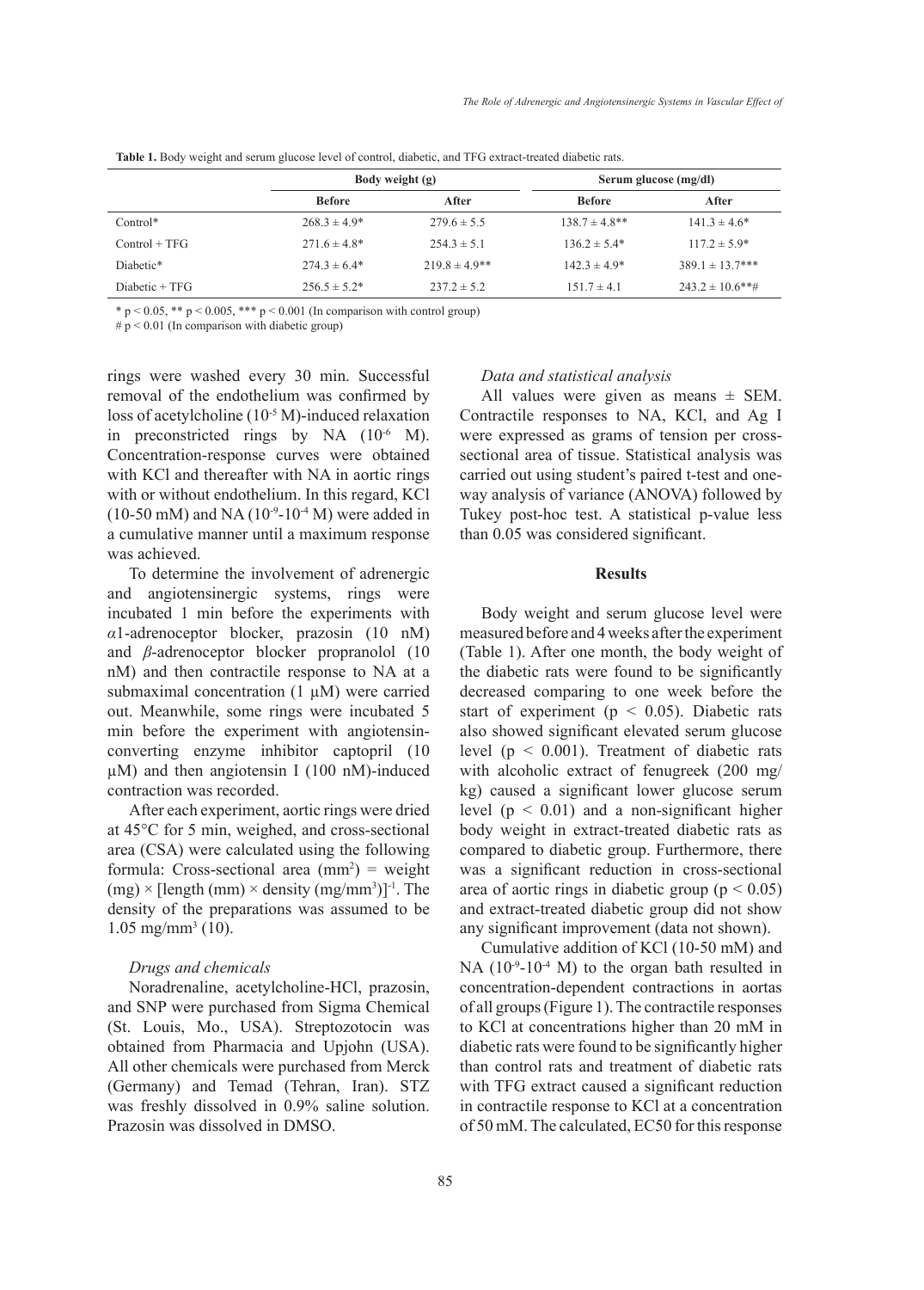

month after the experiment. Contractile responses are expressed after the experiment in the absence and pres **Figure 1.** Cumulative concentration-response curves for KCl **Figure 2.** Maximum NA-induced contract (A) and NA (B) in endothelium-intact earties representing the conditional contract earties when different as grams of tension per cross sectional area (mm<sup>2</sup>). Data are (A) and NA (B) in endothelium-intact aortic preparations 1 shown as means  $\pm$  SEM.

 $p < 0.05$ ,  $p > 0.01$  (Compared to VD)(VC, EC, VD, and<br>ED represent vehicle-treated control, extract-treated control,<br>vehicle-treated diabetic, and extract-treated diabetic rats at a dose of 200 mg/kg of the extract)  $P \sim 0.05$ ,  $P \sim 0.01$  (compared to  $VD/(VC, EC, VD, and ED$  represent vehicle-treated control, extract-treated control,  $\alpha$  and  $\alpha$  and  $\alpha$  and  $\alpha$ p  $\alpha$  and  $\alpha$  as  $\alpha$  and  $\alpha$  and  $\alpha$  and  $\alpha$  and  $\alpha$  and  $\alpha$  and  $\alpha$  and  $\alpha$  and  $\alpha$  and  $\alpha$  and  $\alpha$  and  $\alpha$  and  $\alpha$  and  $\alpha$  and  $\alpha$  and  $\alpha$  and  $\alpha$  and  $\alpha$  and  $\alpha$  and  $\alpha$  and  $\alpha$  and  $\alpha$  and  $\alpha$  $p_0(x, \text{LC}, \text{VC}, \text{MC})$  and  $p_0(x, \text{LC}, \text{NC})$  and  $p_0(x, \text{LC}, \text{NC})$  and  $p_0(x, \text{LC})$ .

> was 18.1 and 16.4 mM for endothelium-intact untreated diabetic and treated-diabetic rats and there was no significant difference between the groups in this respect. The contractile responses to NA at concentrations higher than 10-7 M in vehicle-treated diabetic rats were found to be significantly higher than vehicle-treated control rats and treatment of diabetic rats with TFG extract caused a significant reduction in contractile response to NA. Meanwhile, EC50 for this response was 0.82 and 0.86 M for endotheliumintact untreated diabetic and treated-diabetic rats and there was also no significant difference between the groups in this regard. Furthermore, treatment of control rats with TFG extract did not produce any significant changes in response to KCl and NA.



as grams of tension per cross sectional area (mm-). Data are<br>shown as means  $\pm$  SEM.<br> $p < 0.05$ ,  $\text{*p} < 0.01$ ,  $\text{**p} < 0.001$  (as compared to data before as grams of tension per cross sectional area (mm<sup>2</sup>). Data are (A) and propranolol (B). Data are shown as means  $\pm$  SEM.<br>
\* p < 0.05, \*\*p < 0.01 (Compared to VD)(VC, EC, VD, and addition of prazosin (10nM) and propranolo VD)(VC, EC, VD, and addition of prazosin (10nM) and propranolol (10 nM)). responses are expressed after the experiment in the absence and presence of prazosin al area (mm<sup>2</sup>). Data are (A) and propranolol (B). Data are shown as means  $\pm$  SEM. **Figure 2.** Maximum NA-induced contractile response of endothelium-intact aortic rings from different groups 1 month

Pretreatment of aortic rings with prazosin and propranolol caused a significant reduction in contractile response of all groups ( $p < 0.05$ -0.001) (Figure 2) and there was no significant difference among the groups in this regard. On the other hand, pre-incubation with captopril caused a significant reduction in contractile response of TFG-treated diabetic group comparing to untreated diabetic group ( $p < 0.05$ ) (Figure 3). In this respect, there was also no significant difference regarding EC50.

# **Discussion**

The results of the present study demonstrated that aortas from 1-month STZ-diabetic rats are more responsive to the contractile effect of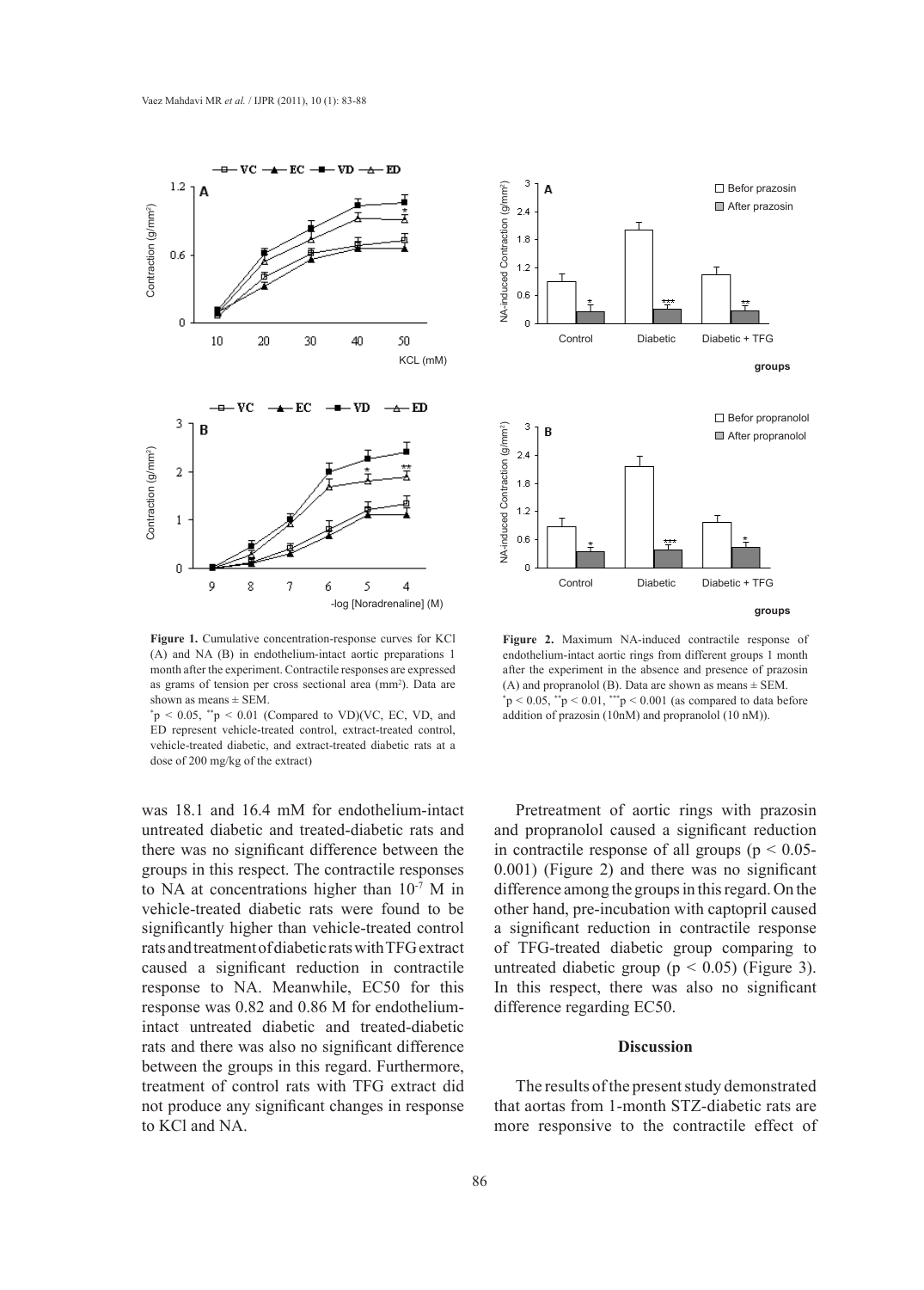

Figure 3. **Experiment in the absence and presence** of captopril. The experiment in the absence and presence of captopril. Data are shown as means  $\pm$  SEM. **Figure 3.** Maximum angiotensin I-induced contractile response of endothelium-intact aortic rings from different groups 1 month

 $p < 0.01$ , \*\*  $p < 0.005$  (relative to data before addition of the captopril);  $# p < 0.05$  (as compared to diabetic group)

> adrenoceptor agonist NA and to non-specific agent KCl than those from corresponding controls. Similar results showing the increased vascular responsiveness to contractile agents in STZ-diabetic rats were reported in most previous studies (10, 11). This increased vascular smooth muscle responsiveness in diabetic rats could be attributed to deficient endothelial activity (10, 11), enhanced phosphoinositide (PI) metabolism (12), enhanced sensitivity of calcium channels (8), and increased sensitivity to adrenergic agonists (13). Furthermore, oxidative stress is increased due to excessive production of oxygen-free radicals and decreased antioxidant defense systems (14-16). Although initially we expected no change in contractile response following pretreatment of aortic rings with propranolol as a classic beta receptor antagonist, but its addition caused a reduction in contractile response to NA. This may partly be attributed to its calcium-channel blocking activity and not its beta receptor blocking activity (17).

> In this study, alcoholic seed extract of fenugreek attenuated the increased responsiveness of aortic rings in diabetic state. Our results demonstrated that fenugreek extract at a dose of 200 mg/kg could partially counteract the increased contractile response of endotheliumintact aortic rings of diabetic rats following NA and/or KCl administration. The beneficial

effect of chronic fenugreek extract treatment on NA- and KCl-induced contractions was specific for aortas of diabetic rats, because the extract treatment did not produce any significant change in control preparations. The results of this study also showed that the beneficial effect of TFG extract in aorta of diabetic rats is partly mediated through pathway of angiotensinergic system and there is no significant change in the adrenoceptor system activity.

To conclude, the findings obtained in this study indicate that chronic treatment of diabetic rats with alcoholic seed extract of fenugreek could partially prevent the development of changes in vascular reactivity and angiotensinergic system which in part are essential in this matter.

#### **Acknowledgment**

This research study was financially supported by a grant (2004) from Research Council of Shahed University (Tehran, Iran).

### **References**

- (1) Jeffcoate SL. Diabetes control and complications: the role of glycated haemoglobin, 25 years on. *Diabetes Med.* (2004) 21: 657-665.
- Watkins LO. Epidemiology and burden of (2) cardiovascular disease. *Clin. Cardiol*. (2004) 27: 32- 36.
- Eidi M, Rustaiyan A, Eidi A, Oryan S, Larijani K, (3) Ebrahimi M, Molanaei S and Bahar K. Hypoglycaemic effects of chloroformic, ethanolic and hydroalcoholic extracts of *Trigonella foenum-graecum* L. seeds (fenugreek) on diabetic rats. *Iranian J. Pharm. Res*. (2004) Suppl*.* 2: 51-53
- Alarcon-Aguilara FJ, Roman-Ramos R, Perez-(4) Gutierrez S, Agui-lar-Contreras A, Contreras-Weber CC and Flores-Saenz JL. Study of the antihyperglycemic effect of plants used as antidiabetics. *J. Ethnopharmacol*. (1998) 61: 101-110.
- Sivajothi V, Dey A, Jayakar B and Rajkapoor (5) B. Antihyperglycemic, antihyperlipidemic and antioxidant effect of *Phyllanthus rheedii* on streptozotocin induced diabetic Rats. *Iranian J. Pharm*. *Res*. (2008) 7: 53-59
- (6) Vaez-Mahdavi MR and Roghani M. Baluchnejadmojarad T and Roghani-Dehkordi F. Endothelium-dependent attenuating effect of *Trigonella foenum-graecum* on the contractile vascular reactivity of diabetic rats. *Iranian Biomed. J.* (2005) 9: 129-133.
- (7) Vaez Mahdavi MR, Roghani M and Baluchnejadmojarad T. The role of nitric oxide and prostaglandins in the